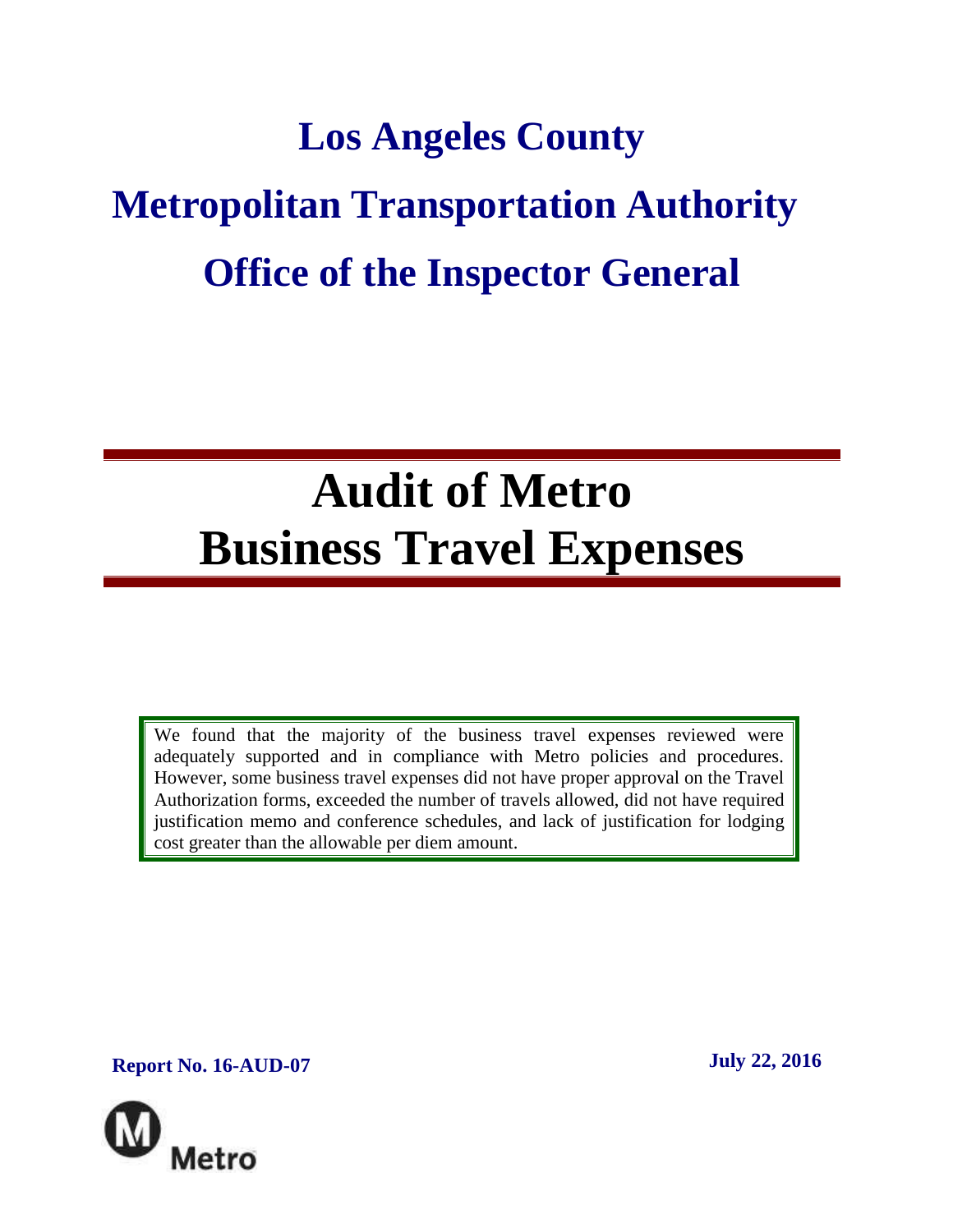## TABLE OF CONTENTS

## **Page**

|                                                                    | $\mathbf{1}$                                       |
|--------------------------------------------------------------------|----------------------------------------------------|
|                                                                    | $\mathbf{1}$                                       |
|                                                                    | 2                                                  |
|                                                                    | $\overline{3}$<br>$\overline{3}$<br>$\overline{4}$ |
|                                                                    | $\overline{4}$<br>5<br>5                           |
|                                                                    | 6                                                  |
|                                                                    | 6                                                  |
|                                                                    | 6                                                  |
| ATTACHMENT A – Summary of Business Travel Expenses by Cost Centers | $\overline{7}$                                     |
|                                                                    | 10                                                 |
|                                                                    | 14                                                 |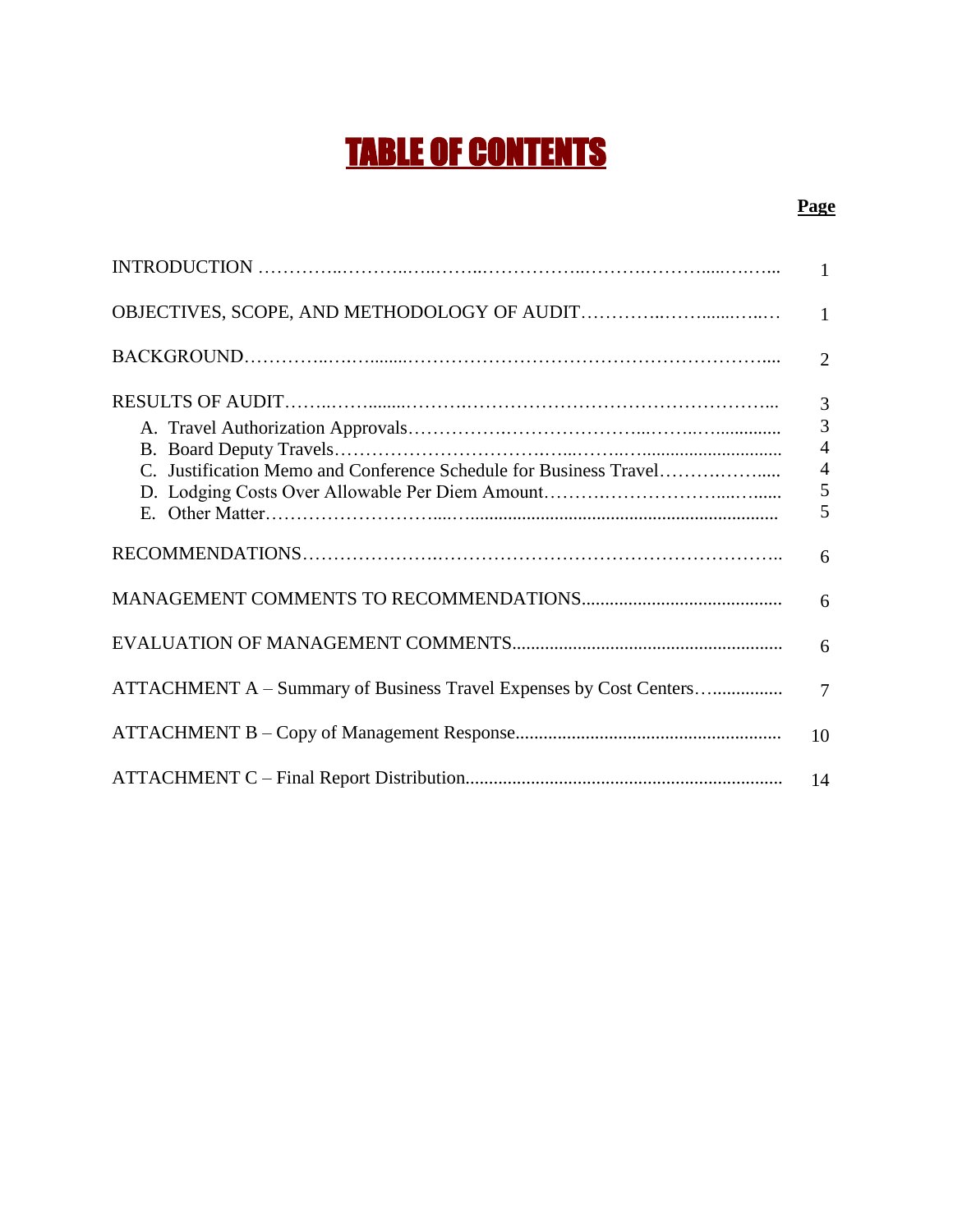

TO: Board of Directors Chief Executive Officer

FROM: Yvonne Zheng

Senior Manager, Audit

**SUBJECT:** Audit of Business Travel Expenses Report No. 16-AUD-07

## INTRODUCTION

The Office of Inspector General (OIG) performed <sup>a</sup> statutorily mandated audit of business travel expenses. This audit was performed pursuan<sup>t</sup> to Public Utilities Code section 130051.28(b) which requires that the Inspector General reports to the Los Angeles County Metropolitan Transportation Authority (Metro) Board of Directors on certain miscellaneous expenses such as travels, refreshments, private club dues, and membership fees.

We found that the majority of the business travel expenses reviewed were adequately supported and in compliance with Metro policies and procedures. However, some business travels (1) were not authorized by the proper individual, (2) exceeded the number of travels allowed, (3) did not have the required justification memo and conference schedules, and (4) did not have proper justification for lodging costs greater than the allowable per diem amount. According to Metro Travel and Business Expense Policy (FIN-14), adequate documentation and approvals should be maintained to justify the charges.

## OBJECTIVES, SCOPE, AND METHODOLOGY OF AUDIT

The objectives of the audit were to determine whether business travel expenses were:

- . Reasonable and in accordance with Metro procedures and policies.
- . Adequately supported with receipts, business justifications, proper approvals, and other appropriate documentation.
- . Processed in accordance with Metro policies and procedures.

To achieve our audit objectives, we performed the following procedures: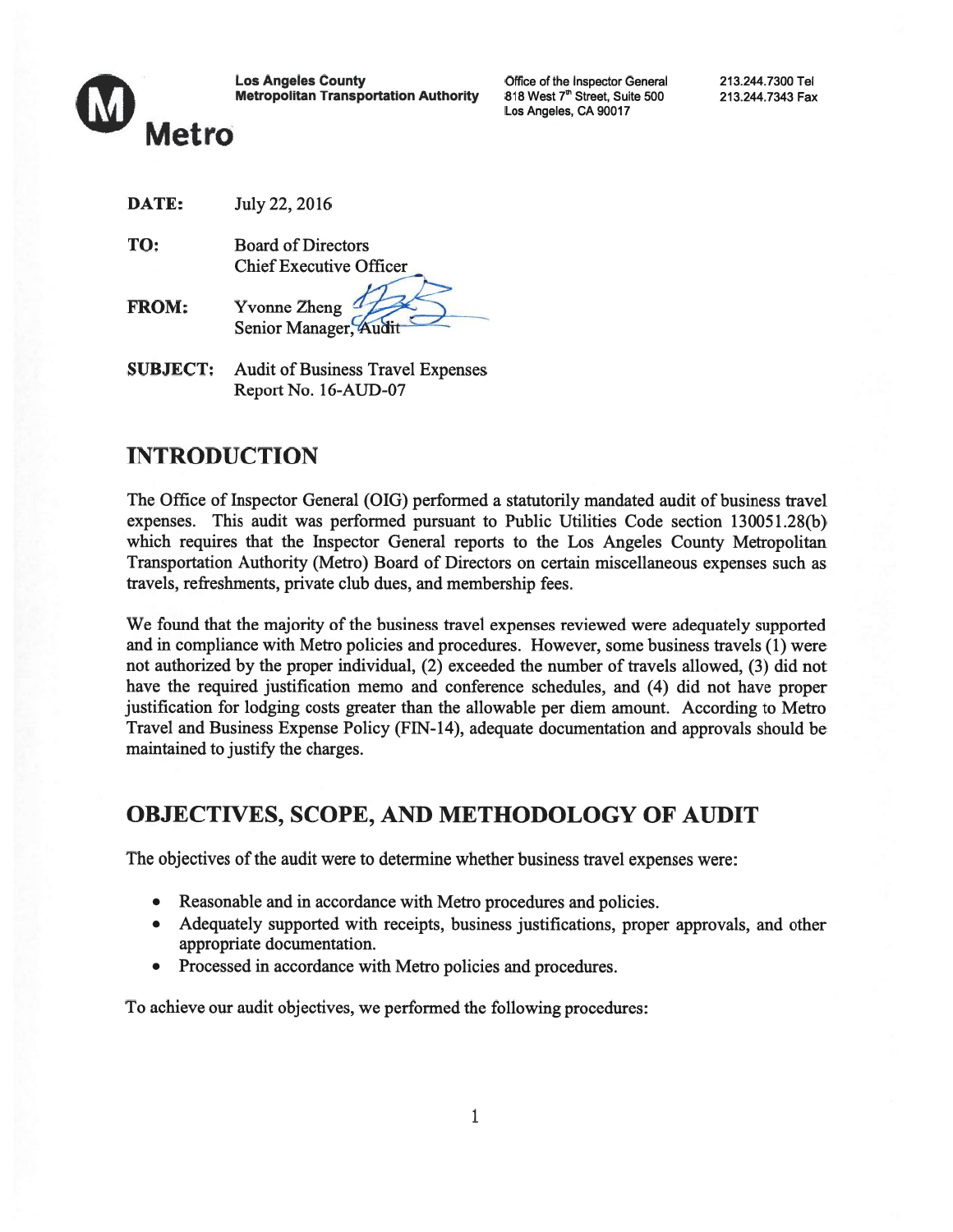## **Office of the Inspector General <b>Report No. 16-AUD-07**

- Obtained and reviewed Metro's policies: Travel and Business Expenses (FIN-14), Purchase Card (P-Card) Program, Check Request (ACC-01), and Metro Board of Directors Rules and Procedures;
- Interviewed personnel in the Accounting Department to obtain an understanding of the processes for paying business travel;
- Contacted the Purchase Card Program Administrator regarding policies and rules;
- Evaluated reimbursement and payment controls;
- Searched other miscellaneous accounts for business travels expenses that may have been misclassified;
- Reviewed travel expenses and related supporting documents such as receipts, Travel and Business Expense (TBE) Reports, and Travel Request/Authorization Forms;
- Determined whether proper approvals were obtained, expenses were justified, and required supporting documentation was submitted; and
- Reviewed monthly statements for the corporate credit card maintained by the Travel Coordinator.

This audit was conducted in accordance with Generally Accepted Government Auditing Standards. Those standards require that we plan and perform the audit to obtain sufficient, appropriate evidence to provide a reasonable basis for our findings and conclusions based on our audit objectives. We believe that the evidence obtained provides a reasonable basis for our findings and conclusions according to our audit objectives.

For the period October 1, 2013 to March 31, 2015, the Business Travel Account (50917) totaled  $$1,314,526$ , which was comprised of 2,517 business travel expenditure transactions. See Attachment A for summary of business travel expenditures by cost centers. For this audit, we statistically selected 118 travel expenses<sup>2</sup> for review. These 118 expenses included 321 transactions totaling \$286,724 (22% of total dollar value).

## **BACKGROUND**

 $\overline{a}$ 

Metro's Travel Coordinator makes travel arrangements for all employees after a Travel Request/Authorization Form is completed and approved. Airfare and other transportation are prepaid by the Travel Coordinator using Metro's American Express (AMEX) credit card. To pay for other business travel expenses, Metro employees can use three options: Metro's travel cards, personal funds then getting reimbursed through Travel and Business Expense (TBE) Reports, and check requests. FIN-14 provides policies and procedures for travel authorization, expenses and payments. The Accounts Payable Section in the Accounting Department is responsible for the accurately and timely processing of payments for the miscellaneous expenses.

 $1$  This total does not include transactions that were \$50 or less, and credits.

 $2^2$  Some invoices had multiple transactions for business travel.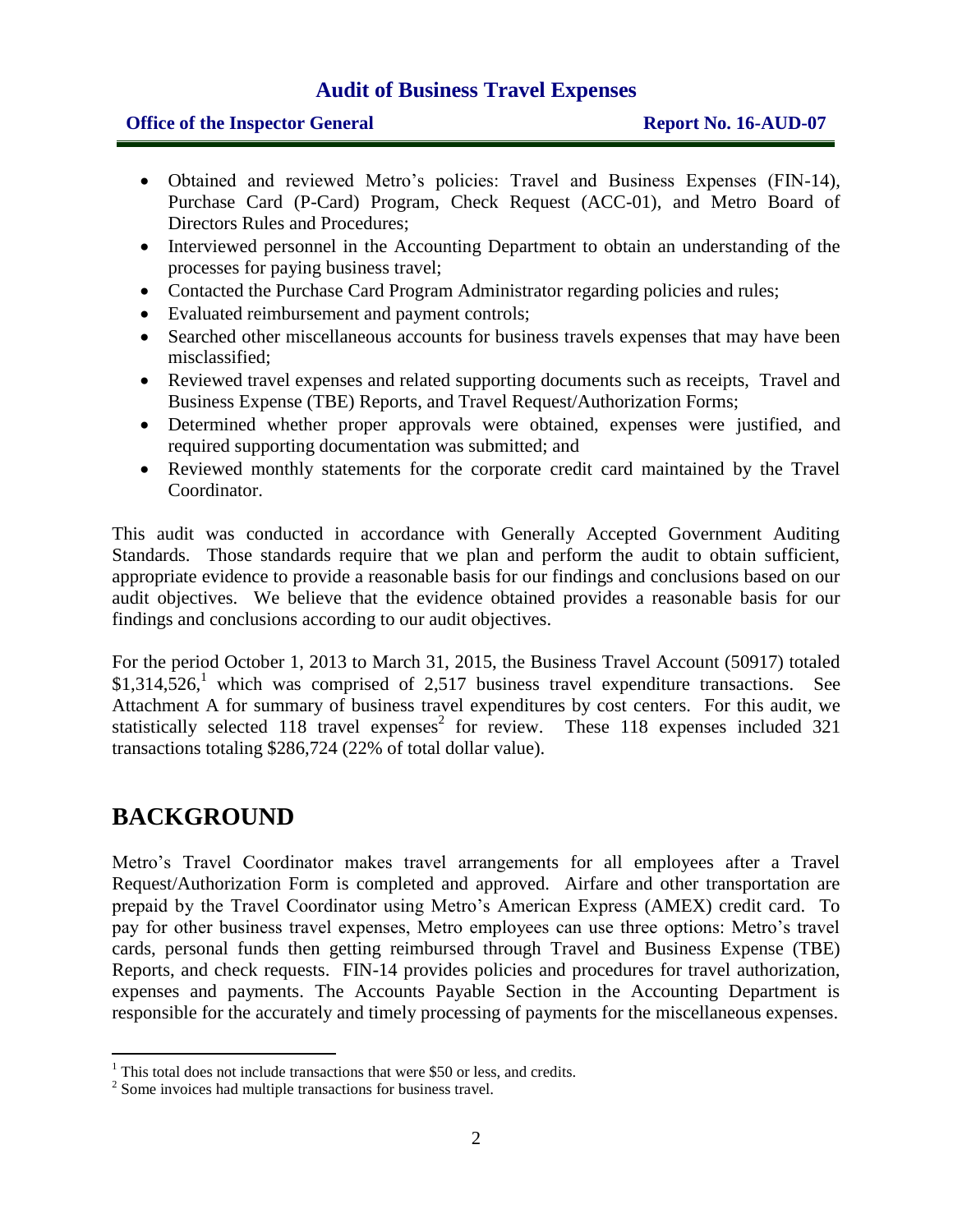### **Office of the Inspector General <b>Report No. 16-AUD-07**

## Travel Coordinator:

All business travel requires a Travel Request/Authorization (TA) Form to be filled out by the employee and approved by the employee's department head and executive officer. The Travel Coordinator makes travel arrangement for employees including estimating costs, allowable per diem rate, transportation and lodging availability and reservation. The Travel Coordinator approves the TA form, and then sends the form to the employee and the Accounting Department.

When an employee submits a Travel and Business Expense (TBE) Report after completing the trip, the Travel Coordinator verifies that the form is properly approved by the department head. The Travel Coordinator also checks for mathematic accuracy, proper per diem rate, proper receipts, and required documentation. If expenses shown on the TBE Report are correct and supported, the Travel Coordinator approves the TBE and sends it to the Accounting Department for payment.

## **RESULTS OF AUDIT**

## **A. Travel Authorization Approvals**

We found 33 (\$22,736), or 10% of the 321 travel expense transactions did not have proper approvals on the Travel Authorization (TA) forms. Twenty-nine of the 33 exceptions were travel requests made by Metro Board deputies. Metro policy states that travel for Board deputies shall be authorized by the Director to whom the deputy reports. However, these 29 travel authorization forms were approved by the Board Secretary. We contacted the Board Secretary regarding the lack of approvals from the Directors for their deputy's travel. The Board Secretary stated that it was understood that the Metro Board of Directors Rules and Procedures give her the blanket authority to approve board members travel, and board deputies are covered by the same policy. However, Metro's Board of Directors Rules and Procedures Section 6.6 specifically states:

"*Metro will reimburse the airfare and hotel costs for Board deputies, up to two round-trips per fiscal year per Board office, as long as the purpose of the trip is to perform the official responsibilities of the deputy on behalf of Metro, those responsibilities are in fact carried out and performed by the deputy and the trip by the deputy is authorized by the Director to whom the deputy reports*."

The other four business travel transactions that lacked proper approvals were:

(1) Two TA forms showed approval date after the actual travel date – The Travel Coordinator said these instances were last minute travel by employees which were processed by the former Travel Coordinator. She couldn't locate the original TA forms,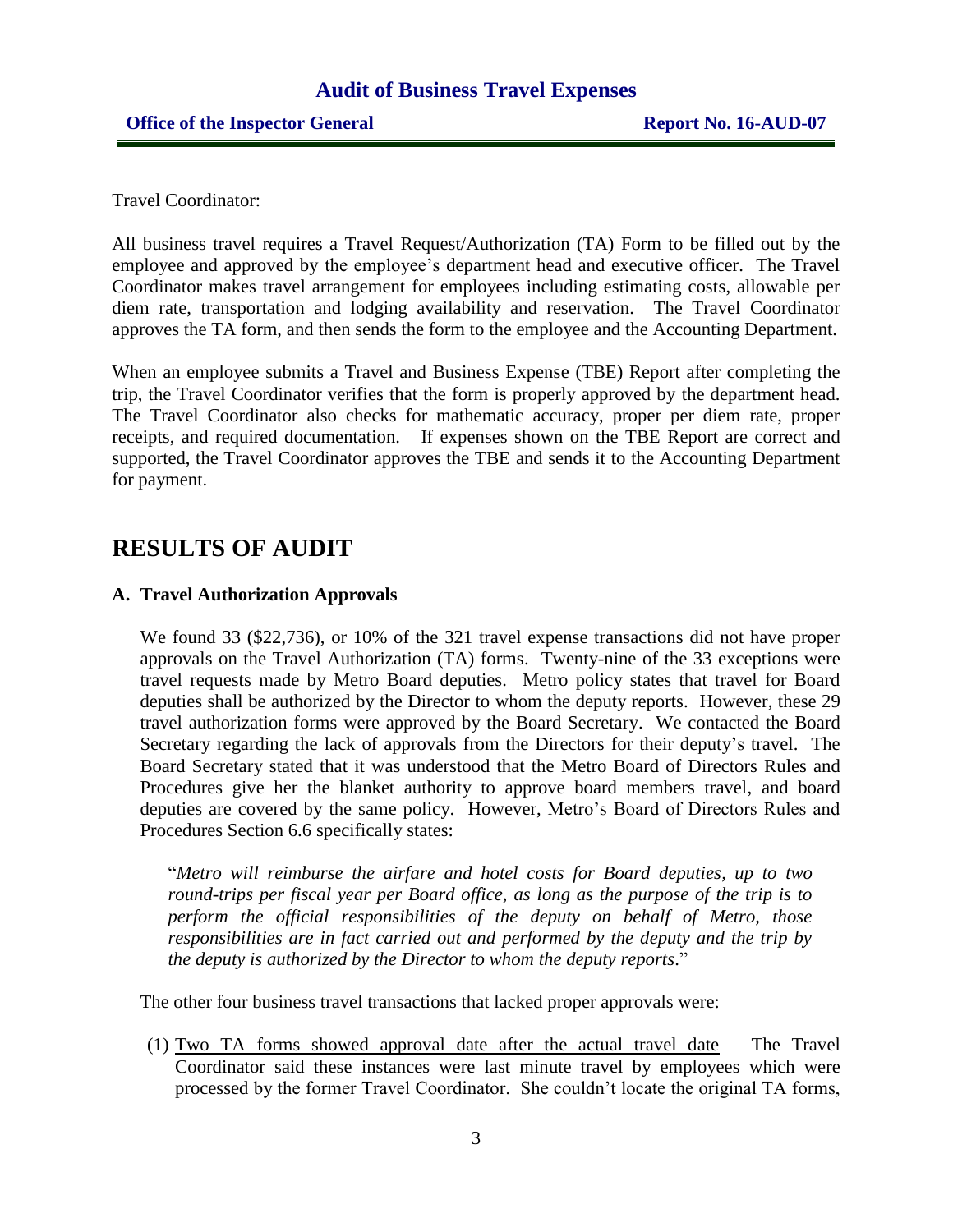and the user department also did not have the forms in the file. Therefore, she had the TA forms approved after the fact. We communicated the non-compliance instances to the Travel Coordinator, and emphasized that it's essential to have Travel Authorization Form approved before actual travel date and attached to the reimbursement request.

- (2) One TA Form missing an approval signature Travel Coordinator did not provide us a signed TA form that approved the travel.
- (3) A TA Form was not submitted with the TBE Report Travel Coordinator did not provide us a copy of an approved TA Form for this travel.

#### **B. Board Deputy Travels**

We found that two deputies in one Board Director's office traveled six round-trips in fiscal year 2014 and four round-trips in fiscal year 2015. Metro Board of Director Rule and Procedures (quoted in Result of Audit  $-A$ ) limit board deputy travel to two round-trips per fiscal year per board office. We communicated to the Travel Coordinator and the Board Secretary's Office that for board deputy travels in the future, it is essential to limit their travels to two round-trips per fiscal year per board office under Metro Board of Director Rule and Procedures.

#### **C. Justification Memo and Conference Schedule for Business Travel**

FIN-14 (Finance - Travel and Business Expense) policy Section 1.1.4 states, "*Trip documentation such as conference schedules, completed registration forms and mailing envelopes, business itineraries as well as a detailed travel justification memo must be attached.*"

(1) Of the 321  $(\$286,724)$  travel expense transactions we audited, 44 (totaling \$43,211) transactions that did not have a travel justification memo, which is required by Metro policy.

We discussed the above findings with the Travel Coordinator. She replied that she usually accepted either the conference agenda or a justification memo, when the employee submits the travel authorization request. Without a detailed justification memo, it's difficult to determine the necessity of the trip, how the trip will benefit Metro, and how the employee's job relates to the travel.

(2) We found that five transactions (totaling \$5,833) did not have the conference schedule attached to reimbursement requests that is required by Metro policy. Furthermore, two of the five transactions did not have the conference schedule or justification memo attached to TA forms.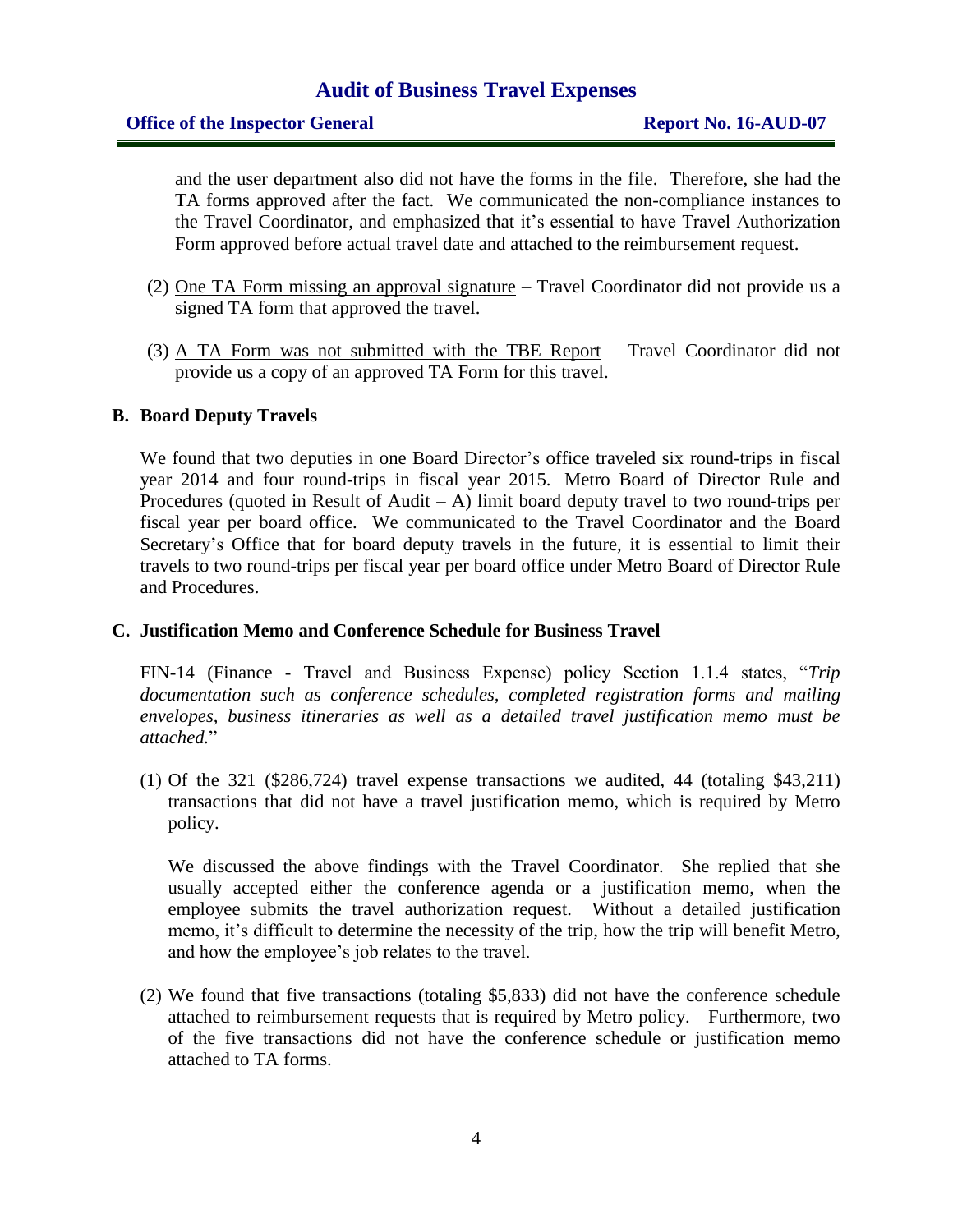We communicated the above findings and Metro policy requirements to the Travel Coordinator. She agreed and will require that a travel justification memo and conference schedule be submitted in the future.

#### **D. Lodging Costs Over Allowable Per Diem Amount**

Metro's FIN-14 (Finance - Travel and Business Expense) policy on business travel states:

- Metro's FIN-14 policy Section 1.2.3, "*The maximum amounts that can be reimbursed for lodging and meals for domestic travel are indicated in Internal Revenue Service Publication 1542."*
- Metro's FIN-14 policy Section 1.2.3.1, *"an exception to the lodging dollar limit may be made for conference hotels or close proximity to the final business*  destination when time and commute costs are high when determined by the Travel *Coordinator and approved by the Executive Officer."*
- Metro's FIN-14 policy Section 1.2.3.2, *"hotel lodging and meals will be reimbursed based on the maximums published by the U.S. Department of State Standardized Regulations "Maximum Travel Per Diem Allowances for Foreign Areas"."*

Our audit found two (\$3,469) travel expense transactions, which have lodging costs greater than the allowable per diem rate, and did not an explanation nor approval. There was no explanation and no approval by the Executive Officer for an employee to stay in nonconference hotels that had a lodging rate more than the allowable per diem rate.

From the samples we audited, we also noticed some Business and Travel Expenses Reports that had lodging cost greater than the allowable per diem rate because employees stayed in conference hotels. Even though FIN-14 policy allows higher lodging rates in certain cases, we believe that the Travel Coordinator should make a note on the TA Form to indicate the basis for the exception under Metro FIN-14 policy when a conference hotel is booked. Sometimes a TA and TBE do not correspond and it is not apparent to why a higher rate hotel was booked. The Travel Coordinator should also require the employee to obtain an approval from Executive Officer when an exception to the allowable lodging per diem rate is needed.

## **E. Other Matter**

We noticed that FIN-14 policy (quoted in Result of Audit – C) requires "mailing envelopes" as one of the required document to support business travel. We believe that this is an obsolete document due to the fact that most registrations are completed and paid online nowadays. This requirement has been removed from the revised FIN-14 which is pending final approval. We will review the revised FIN-14 when it's approved.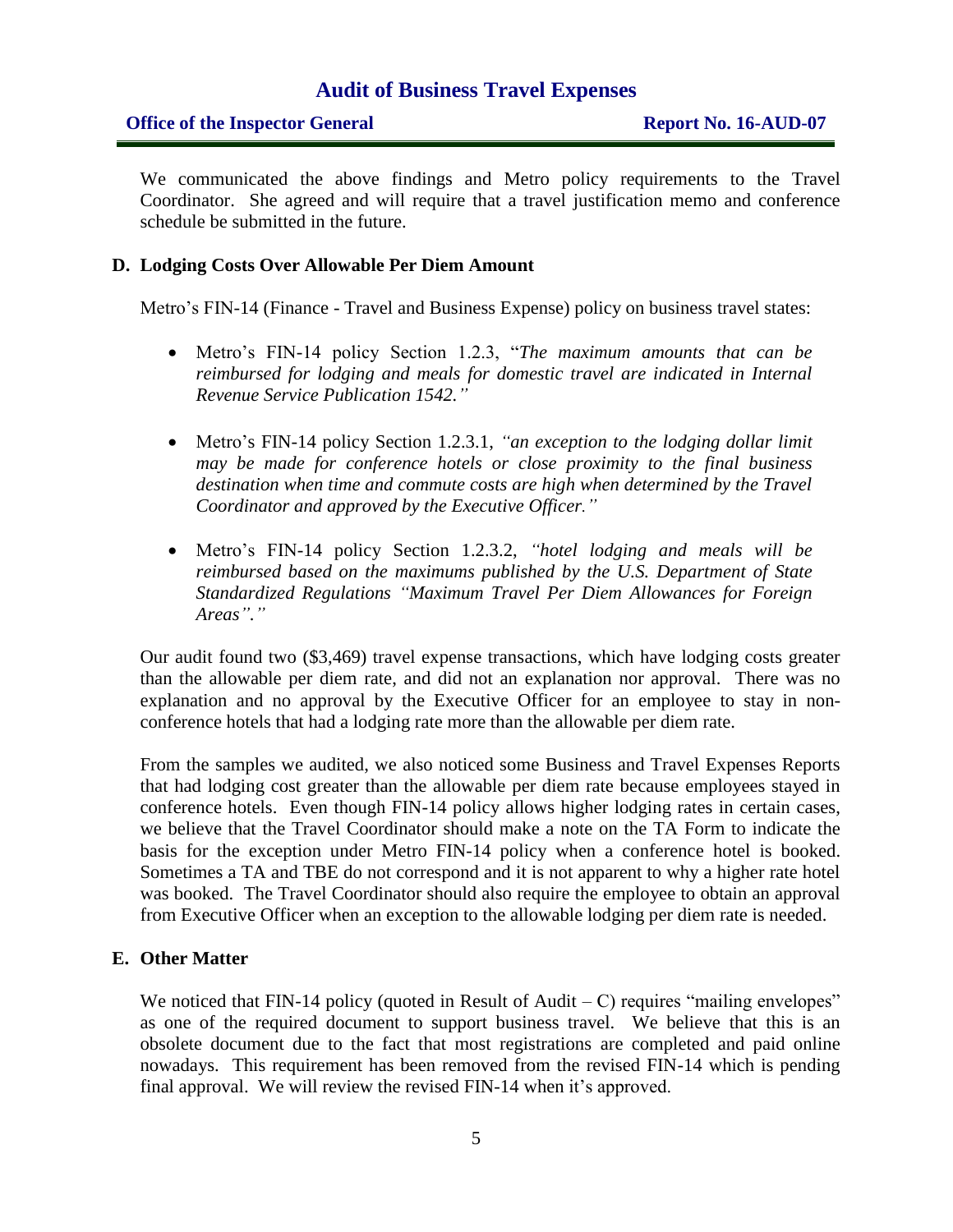## **RECOMMENDATIONS**

We recommend that the Metro Travel Coordinator:

- 1. Advise Board deputies who travel for Metro business to obtain authorization from the Board Director to whom the deputy reports in accordance with Board of Directors Rules and Procedures. An email attached to the TA would be sufficient if it identifies acknowledgement of the full amount of the estimated travel expenses.
- 2. Ensure all TA Forms are signed by the department heads before employees travel and attached to TBE Reports.
- 3. Ensure Board deputies' travels are limited to two round-trips per fiscal year per board office in accordance with Board of Directors Rules and Procedures. Provide Board members and deputies a copy of Metro' Board of Director Rules and Procedures relate to travels.
- 4. Require persons requesting travel to submit a detailed justification memo and conference schedule (when applicable) along with Travel Authorization Form in accordance with Metro FIN-14 policy.
- 5. Note on the TA Form any exceptions to Metro travel policy and require travelers to obtain approval from Executive Officer when an exception is requested.

## **MANAGEMENT COMMENTS TO RECOMMENDATIONS**

On June 1, 2016, we provided Metro management a draft report. All recommendations were addressed to Travel Program in the General Service Department. On July 19, 2016, the Deputy Executive Officer of General Services completed a response that agreed with all five recommendations in this report (see Attachment B).

## **EVALUATION OF MANAGEMENT COMMENTS**

Management's proposed corrective actions are responsive to the findings and recommendations in the report. We, therefore, consider all issues related to the recommendations resolved based on the corrective action plan. However, MAS should follow up on actions taken to complete the implementation of the recommendations.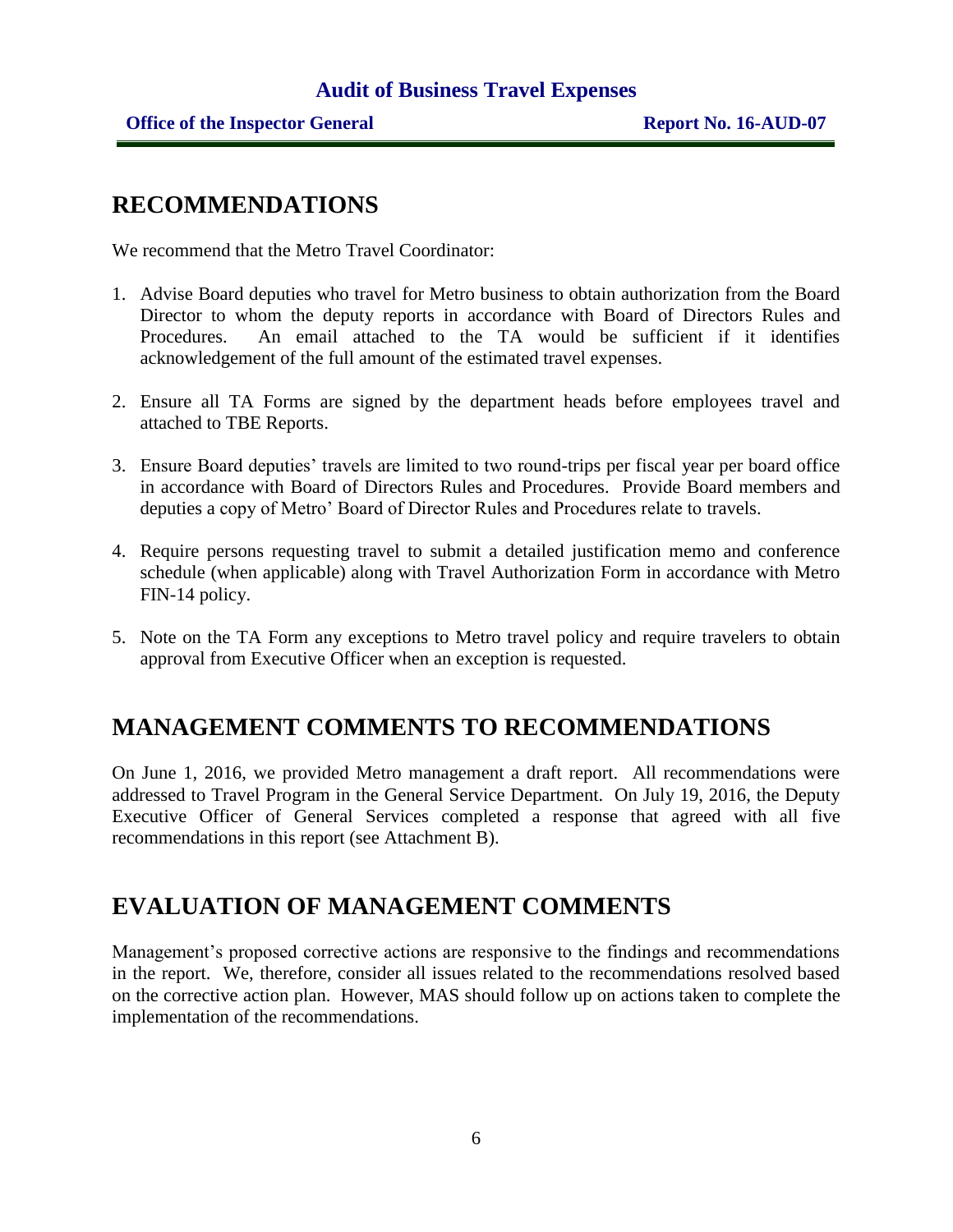## **SUMMARY OF BUSINESS TRAVEL EXPENSES BY COST CENTERS**

|                    |                                                          | Population              | <b>Sampled</b>               |  |
|--------------------|----------------------------------------------------------|-------------------------|------------------------------|--|
| <b>Cost Center</b> | <b>Cost Center Name</b>                                  | <b>Amount</b>           | <b>Amount</b>                |  |
| 3320               | Vehicle Technology & Support                             | $\mathbb{S}$<br>111,496 | $\mathcal{S}$<br>29,750      |  |
| 1010               | <b>Board of Directors</b>                                | 83,163                  | 59,944                       |  |
| 9230               | Systems Architecture and Technology Integration          | 80,010                  | 12,069                       |  |
| 6220               | <b>Training And Development</b>                          | 56,086                  | 10,282                       |  |
| 7130               | <b>Government Relations - Federal Affairs</b>            | 54,298                  | 5,129                        |  |
| 3043               | Strategic Vehicle and Infrastructure Delivery            | 52,931                  | 32,019                       |  |
| 3910               | Rail Operations Finance & Administration                 | 44,252                  | 34,404                       |  |
| 2610               | System Security & Law Enforcement                        | 43,443                  | 8,073                        |  |
| 2010               | <b>Chief Executive Office</b>                            | 40,541                  | 5,621                        |  |
| 3240               | <b>Operations Central Instruction</b>                    | 35,853                  | 2,895                        |  |
| 9240               | <b>ITS</b> Administration                                | 35,092                  | 22,197                       |  |
| 6240               | <b>Human Resources</b>                                   | 34,621                  | 7,692                        |  |
| 4420               | Strategic Financial Planning & Programming               | 34,264                  | 1,145                        |  |
| 8610               | Program Management                                       | 24,882                  | 1,503                        |  |
| 2130               | Diversity & Economic Opportunity                         | 23,662                  |                              |  |
| 4320               | Central Area Team                                        | 20,450                  | 2,961                        |  |
| 4510               | <b>Executive Office Strategic Initiatives Department</b> | 19,867                  |                              |  |
| 6320               | <b>Acquisition Management Services</b>                   | 19,518                  | 2,908                        |  |
| 2220               | <b>Congestion Reduction</b><br>19,178                    |                         |                              |  |
| 6810               | <b>Corporate Safety</b>                                  | 18,712                  | 325                          |  |
| 2415               | Regional Rail                                            | 17,150                  | 1,832                        |  |
| 7160               | <b>Regional Communications Programs</b>                  | 14,204                  | 4,681                        |  |
| 6440               | <b>Research Records Information Management</b>           |                         | 619                          |  |
| 3010               | <b>Executive Office, Transit Operations</b>              |                         | 1,539                        |  |
| 9210               | 13,750<br><b>Information Management</b>                  |                         |                              |  |
| 6010               | Executive Office, Administration                         |                         | 3,217                        |  |
| 3960               | <b>Transit Systems Engineering</b><br>12,146             |                         | 1,035                        |  |
| 4360               | Transit Corridors (SGV), Ped Prgms & Goods Mvmt          | 12,135                  |                              |  |
| 8010               | Executive Office, Transit Project Delivery               | 11,852                  | 671                          |  |
| 6410               | General Services - Administration                        | 10,670                  |                              |  |
| 2210               | Joint Development & Public Private Partnership           | 10,563                  | 456                          |  |
| 3151               | Service Planning & Scheduling<br>9,918                   |                         |                              |  |
| 1120               | Ethics<br>9,616<br>1,684                                 |                         |                              |  |
| 6940               | <b>Contract Administration</b><br>1,075<br>9,457         |                         |                              |  |
| 2410               | Board Relations, Policy & Research<br>9,426              |                         | 5,053                        |  |
| 2510               | Management Audit Service<br>9,297<br>414                 |                         |                              |  |
| 4530               | New Mobility Regional Initiatives                        | 9,196                   | 1,691                        |  |
| 3232               | <b>Executive Director, Transportation</b>                | 9,154                   | 995                          |  |
| 2041               | Strategic Workforce Planning                             | 8,955                   | $\qquad \qquad \blacksquare$ |  |
| 2413               | Civil Rights Programs Compliance                         | 8,858                   | 397                          |  |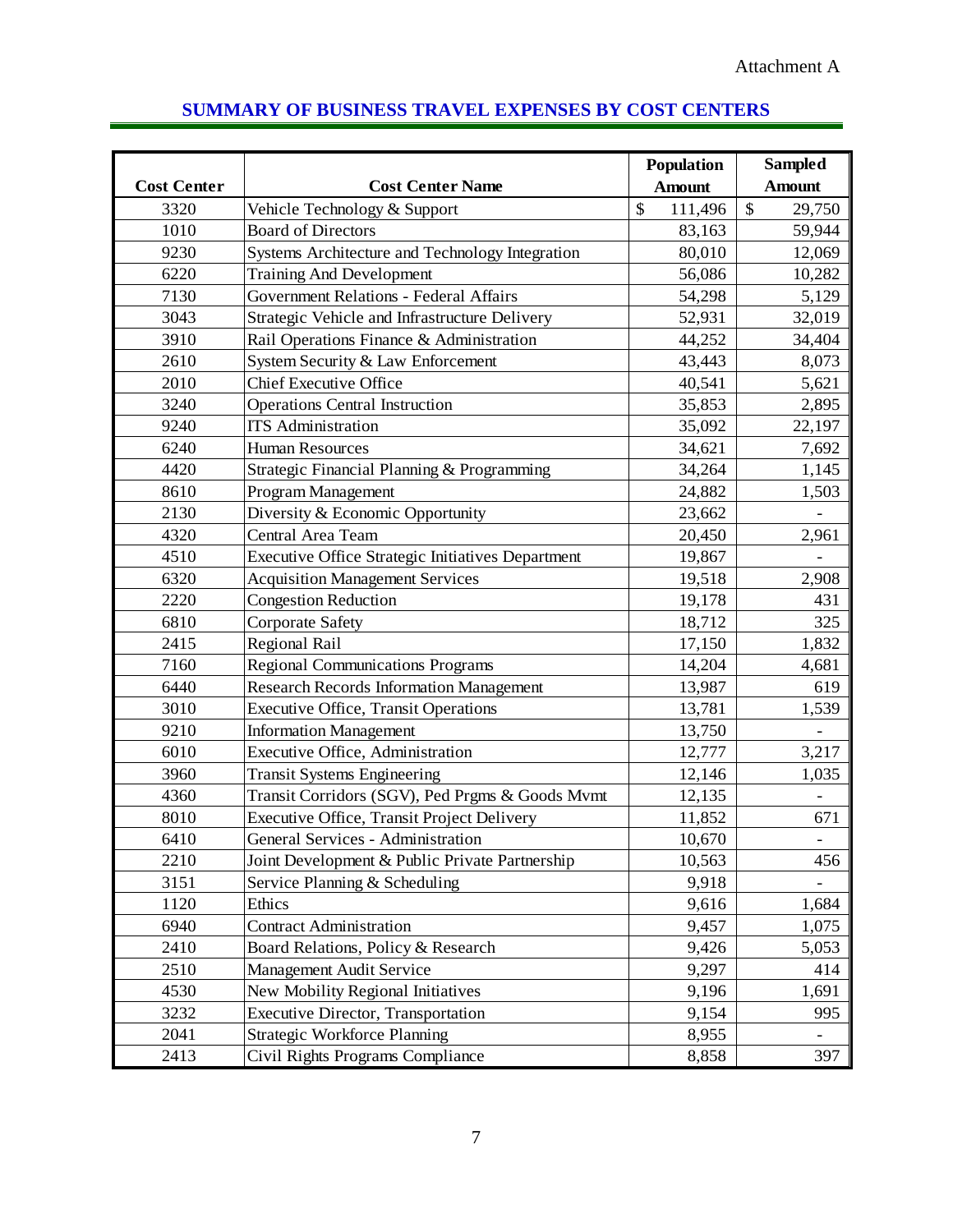## **SUMMARY OF BUSINESS TRAVEL EXPENSES BY COST CENTERS – CONTINUED**

|                                    |                                                 | Population    | <b>Sampled</b>           |
|------------------------------------|-------------------------------------------------|---------------|--------------------------|
| <b>Cost Center</b>                 | <b>Cost Center Name</b>                         | <b>Amount</b> | <b>Amount</b>            |
| 2420                               | Employee & Labor Relations                      | 8,553         | 485                      |
| 1310                               | <b>Inspector General</b>                        | 8,322         |                          |
| 4010                               | Countywide Planning And Development             |               | 5,000                    |
| 5010                               | <b>Executive Office, Finance</b>                | 8,268         |                          |
| 7010                               | <b>Executive Office, Communications</b>         |               | 1,014                    |
| 3920                               | Rail Mow Administration                         |               |                          |
| 4720                               | Highway Programs A                              | 8,091         |                          |
| 4440                               | <b>Regional Grants Management</b>               | 7,878         | 1,401                    |
| 4410                               | Executive Office, Planning, Programming & Grant | 7,661         | 613                      |
| 5310                               | <b>Risk Management</b>                          | 7,288         | 2,067                    |
| 4350                               | Westside Area Team                              | 6,833         |                          |
| 4230                               | Systems Analysis & Research                     | 6,667         |                          |
| 5210                               | Treasury                                        | 5,935         | 1,063                    |
| 3927                               | Rail MOW Track Systems                          |               |                          |
| 3790                               | Maintenance Administration                      | 5,728         | 3,816                    |
| 6350                               | Logistics                                       | 5,367         |                          |
| 4330                               | Southbay Area Team                              | 5,302         |                          |
| 8380                               | <b>Facilities Engn-Operations</b>               | 5,241         |                          |
| 9220                               | <b>Operations and Service Delivery</b>          |               | $\overline{\phantom{a}}$ |
| 8420                               | <b>Environment Compliance/Services</b>          |               | 659                      |
| 3196<br><b>Resource Management</b> |                                                 | 4,785         |                          |
| 8510                               | <b>Construction Contracts/Procurement</b>       |               | $\qquad \qquad -$        |
| 4315                               | Transp. Dev. & Implm. (North/West/Sw Region)    |               |                          |
| 4370                               | San Fernando/North County Area Team             | 3,938         | $\overline{\phantom{a}}$ |
| 2412                               | <b>Transit Court</b>                            |               | $\overline{\phantom{0}}$ |
| 3351                               | <b>SAFE</b>                                     | 3,509         |                          |
| 8901                               | <b>EXPO</b> Construction                        | 3,488         | 4,295                    |
| 3352<br>Freeway Service Patrol     |                                                 | 3,308         |                          |
| 8370                               | Strategic Transit Asset Management<br>3,292     |               | 80                       |
| 3925                               | Rail Custodial Maintenance                      | 3,265         | $\qquad \qquad -$        |
| 4310                               | 2,844<br>Transp. Dev & Implm.<br>266            |               |                          |
| 1110                               | Office of Board Secretary<br>2,844              |               |                          |
| 3926                               | Rail MOW Signal Systems<br>2,816                |               |                          |
| 4340                               | Gateway Cities Area Team<br>2,616<br>164        |               |                          |
| 1210                               | <b>County Counsel</b><br>2,490                  |               |                          |
| 5610                               | Office of Management & Budget<br>2,472          |               |                          |
| 6430                               | <b>Building Services</b>                        | 2,454         | 868                      |
| 3818                               | Maintenance Division 18                         | 2,367         |                          |
| 3367                               | <b>Facilities/Property Maintenance</b>          | 2,149         |                          |
| 3306                               | Executive Director, Maintenance                 |               |                          |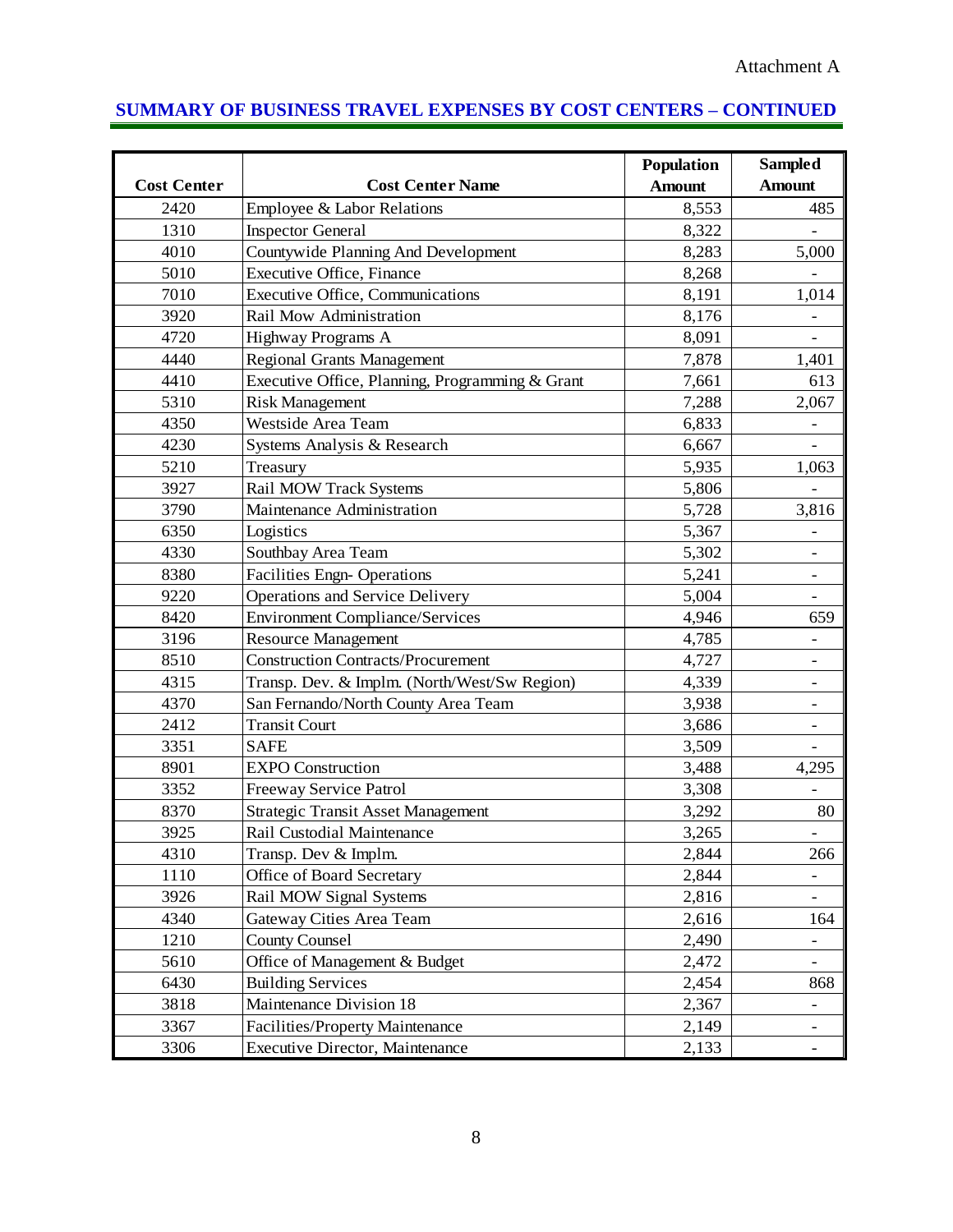## **SUMMARY OF BUSINESS TRAVEL EXPENSES BY COST CENTERS – CONTINUED**

|                    |                                                                                      | Population    | <b>Sampled</b>               |
|--------------------|--------------------------------------------------------------------------------------|---------------|------------------------------|
| <b>Cost Center</b> | <b>Cost Center Name</b>                                                              | <b>Amount</b> | <b>Amount</b>                |
| 4240               | <b>Regional Transit Planning</b>                                                     | 1,990         |                              |
| 3020               | <b>UFS</b>                                                                           | 1,897         | 226                          |
| 7110               | <b>Public Relations</b>                                                              | 1,705         |                              |
| 2611               | <b>Emergency Prepareness</b>                                                         | 1,694         |                              |
| 3209               | <b>Transportation Division 9</b>                                                     | 1,673         |                              |
| 3940               | Rail Fleet Services Vehicle Acquisition                                              | 1,637         |                              |
| 8320               | Major Capital Project Engineering                                                    | 1,636         |                              |
| 7120               | <b>Creative Services</b>                                                             | 1,518         |                              |
| 3924               | Rail Facilities Maintenance                                                          | 1,503         |                              |
| 8410               | <b>Construction Management</b>                                                       | 1,460         |                              |
| 5110               | Accounting                                                                           | 1,431         | $\overline{a}$               |
| 6510               | Real Estate Administration                                                           | 1,387         | $\overline{a}$               |
| 6915               | Vendor/Contract Management                                                           | 1,308         | $\overline{a}$               |
| 6951               | <b>Administrative Business Services</b>                                              | 1,277         | $\overline{\phantom{0}}$     |
| 8330               | <b>Systems Engineering</b>                                                           | 1,234         | $\overline{\phantom{0}}$     |
| 4730               | Highway Programs B                                                                   | 1,215         | $\overline{\phantom{0}}$     |
| 3922               | <b>Rail Communications Systems</b>                                                   |               | $\overline{\phantom{a}}$     |
| 6230               | Organizational Development & Strategic Planning                                      | 982           | $\overline{\phantom{0}}$     |
| 3120               | <b>Quality Assurance</b>                                                             | 789           | $\qquad \qquad \blacksquare$ |
| 3208               | <b>Transportation Division 8</b>                                                     |               | $\qquad \qquad -$            |
| 7140               | <b>Customer Communications</b>                                                       |               | $\qquad \qquad -$            |
| 4430               | <b>Local Programming</b>                                                             |               | $\overline{\phantom{0}}$     |
| 7013               | Government Relations - State Affairs                                                 |               | $\overline{\phantom{m}}$     |
| 4710               | <b>Highway Capital</b>                                                               |               | $\qquad \qquad \blacksquare$ |
| 8110               | <b>Quality Assurance/Compliance</b>                                                  |               |                              |
| 3170               | <b>Consent Decree</b><br>586<br>$\overline{\phantom{0}}$                             |               |                              |
| 6420               | <b>Copy Services</b><br>490<br>$\overline{a}$                                        |               |                              |
| 7011               | Government & Community Relations Executive Office<br>430<br>$\overline{\phantom{0}}$ |               |                              |
| 5420               | 354<br><b>Customer Programs &amp; Services</b><br>$\overline{a}$                     |               |                              |
| 4520               | Union Station Operating & Mgmt<br>317<br>$\overline{a}$                              |               |                              |
| 3942               | Rail Fleet Services Maintenance Red Line<br>273                                      |               | $\overline{\phantom{0}}$     |
| 4220               | Long Range Planning                                                                  | 129           | $\overline{\phantom{0}}$     |
| 6930               | Contract Admin-Construction/CP/Environmental                                         | 88            | $\overline{a}$               |
|                    |                                                                                      |               |                              |
|                    | <b>TOTAL</b>                                                                         | \$1,314,526   | $\mathbf{\$\}$<br>286,724    |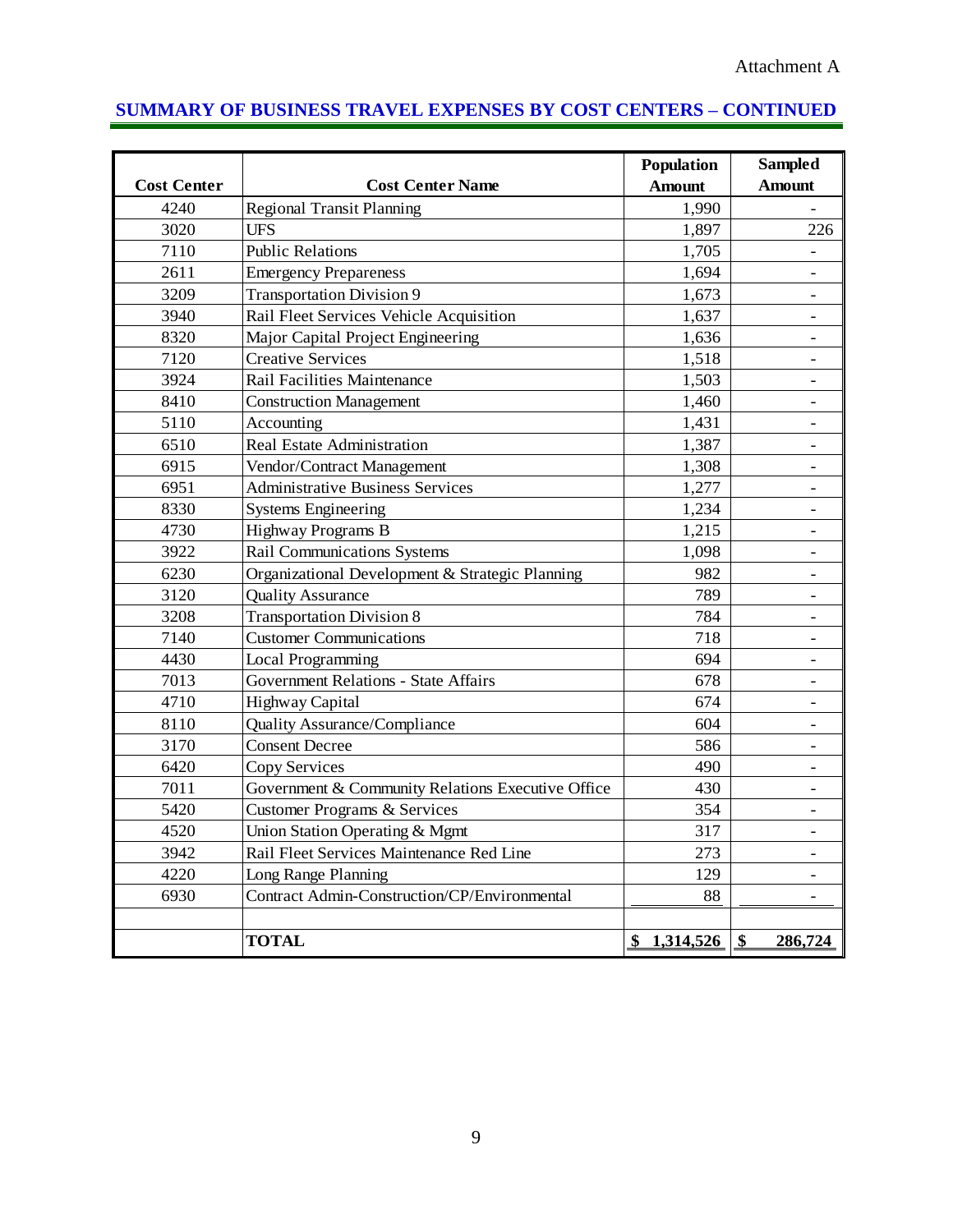## **Copy of Management Response**

| Metro | Interoffice Memo |                                                                           |  |
|-------|------------------|---------------------------------------------------------------------------|--|
|       | Date             | 06/13/2016                                                                |  |
|       | To               | Yvonee Zheng<br>Office of Inspector General                               |  |
|       | From             | Steve Jaffe<br>DEO, General Services                                      |  |
|       | Subject          | Audit of Business Travel Expense-Travel<br>Program Administrator Response |  |

We would like to thank you for providing us with the opportunity to respond to the findings and recommendations prior the final release of the report.

Our responses are provided in the order they were listed in the report. Each response will be preceded with the name of the Department responsible for the area under review.

#### **Audit Finding A: Travel Authorization Approvals**

We found 33 (\$22,736), or 10% of the 321 travel expense transactions did not have proper approvals on the Travel Authorization (TA) forms. Twenty-nine of the 33 exceptions were travel requests made by Metro Board deputies. Metro policy states that travel for Board deputies shall be authorized by the Director to whom the deputy reports. However, these 29 travel authorization forms were approved by the Board Secretary. We contacted the Board Secretary regarding the lack of approvals from the Directors for their deputy's travel. The Board Secretary stated that it was understood that the Metro Board of Directors Rules and Procedures give her the blanket authority to approve board members travel, and board deputies are covered by the same policy. However, Metro's Board of Directors Rules and Procedures Section 6.6 specifically states:

"Metro will reimburse the airfare and hotel costs for Board deputies, up to two round-trips per fiscal year per Board office, as long as the purpose of the trip is to perform the official responsibilities of the deputy on behalf of Metro, those responsibilities are in fact carried out and performed by the deputy and the trip by the deputy is authorized by the Director to whom the deputy reports."

The other four business travel transactions that lacked proper approvals were:

(1) Two TA forms showed approval date after the actual travel date - The Travel Coordinator said these instances were last minute travel by employees which were processed by the former Travel Coordinator. She couldn't locate the original TA forms, and the user department also did not have the forms in the file. Therefore, she had the TA forms approved after the fact. We communicated the non-compliance instances to the Travel Coordinator, and emphasized that it's essential to have Travel Authorization Form approved before actual travel date and attached to the reimbursement request.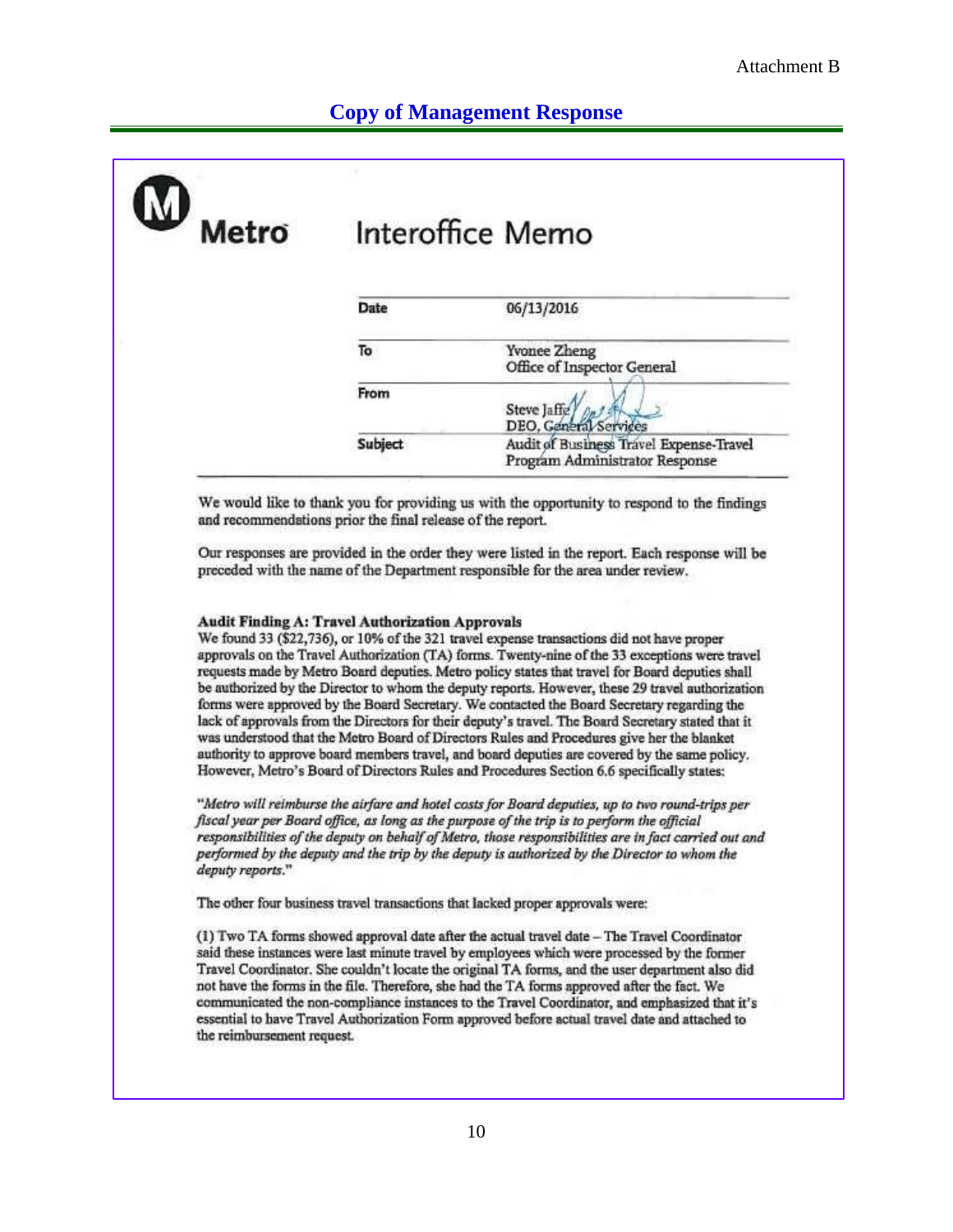(2) One TA Form missing an approval signature - Travel Coordinator did not provide us a signed TA form that approved the travel.

(3) A TA Form was not submitted with the TBE Report -

#### **Finding Response:**

We agree with the recommendation and will advise board deputies who travel for Metro business to obtain authorization from the Board Director to whom the deputy reports in accordance with Board of Directors Rule and Procedures.

We agree with the recommendation that all TA forms should be signed by the department heads before the employees travel. The Travel Program Administrator has received several expense reports where the department approved travel without the proper TA approval prior to travel. A memo was requested to be submitted with an explanation and postdated TA and expense report and should include the department head and Executive Officer approval.. We have also taken measures to provide Travel Authorization checklists to the administrative aides that handle travel for various departments to make sure the employees are aware of the travel policy and procedures prior to travel. A travel expense checklist was also provided and is online on our General Services intranet site to ensure that all proper documents are attached to the expense report.

#### **Audit Finding B: Board Deputy Travel**

We found that two deputies in one Board Director's office traveled six round-trips in fiscal year 2014 and four round-trips in fiscal year 2015. Metro Board of Director Rule and Procedures (quoted in Result of Audit - A) limit board deputy travel to two round-trips per fiscal year per board office. We communicated to the Travel Coordinator and the Board Secretary's Office that for board deputy travels in the future, it is essential to limit their travels to two round-trips per fiscal year per board office under Metro Board of Director Rule and Procedures.

#### **Finding Response:**

On February 17, 2016 Travel Program Administrator notified Board Secretary Michelle Jackson via e-mail (see attached) that she had received a third Travel Authorization for a deputy traveling within the same fiscal year. The Travel Program Administrator was told to continue with the travel arrangements because it was only her second flight within the same fiscal year. The travel was approved by Michelle Jackson and the Travel Program Administrator proceeded to finalize the travel arrangements. It should be noted that the Travel Program Administrator did advise the Board of Director's office of this issue.

We will continue to ensure the Board deputies' travels are limited to two round-trips per fiscal year per board office in accordance with Board of Directors Rules and Procedures. We agree with your recommendation to provide Board members and their deputies a copy of Metro's Board of Director Rules and Procedures related to travel. Wewould also recommend that a copy of Metro's Travel and Business Expense (FIN 14) be distributed as well.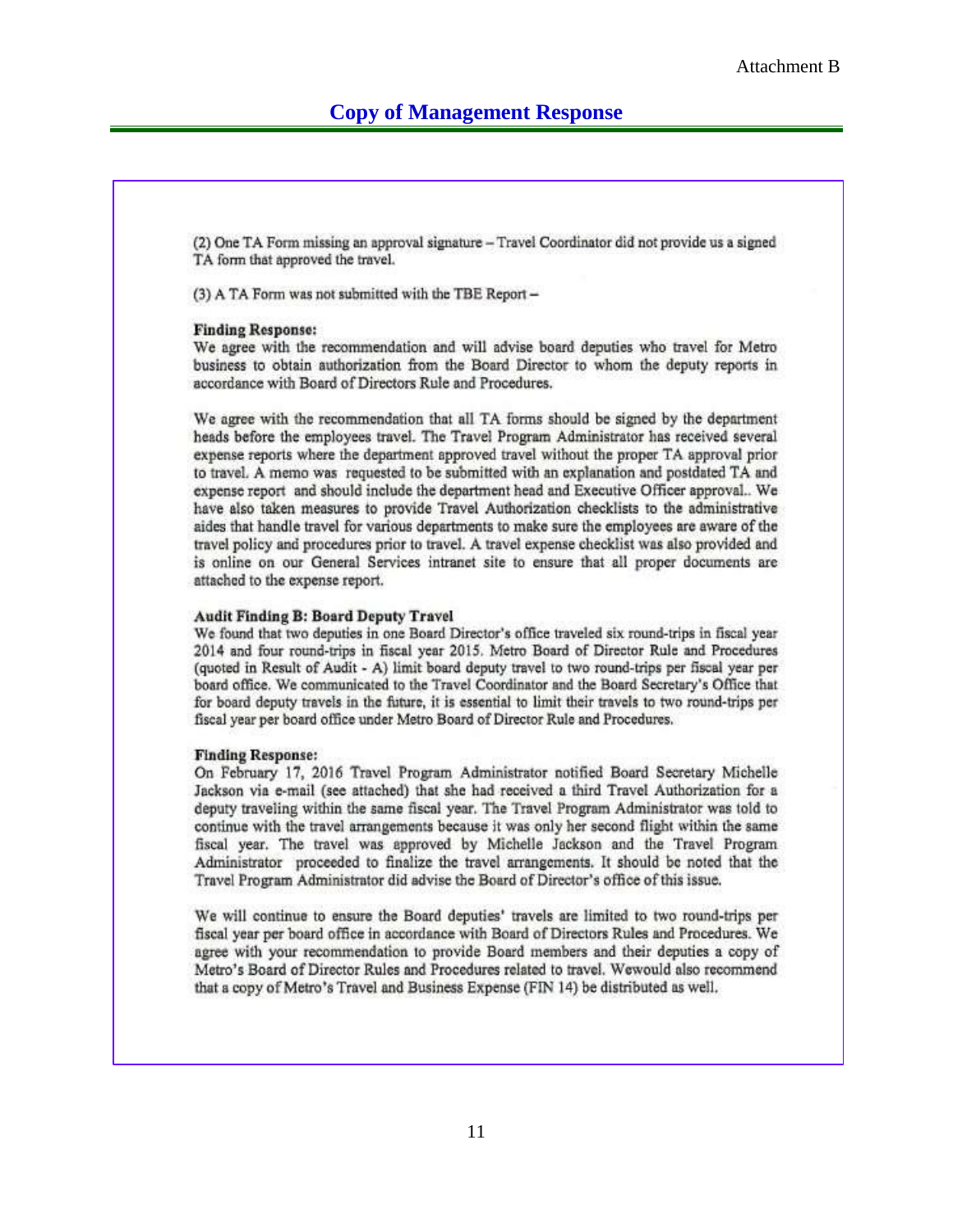## Audit Finding C: Justification Memo and Conference Schedule for Business Travel FIN-14 (Finance - Travel and Business Expense) policy Section 1.1.4 states,

"Trip documentation such as conference schedules, completed registration forms and mailing envelopes, business itineraries as well as a detailed travel justification memo must be attached."

 $(1)$  Of the 321 (\$286,724) travel expense transactions we audited, 44 (totaling \$43,211) transactions that did not have a travel justification memo, which is required by Metro policy. We discussed the above findings with the Travel Coordinator. She replied that she usually accepted either the conference agenda or a justification memo, when the employee submits the travel authorization request. Without a detailed justification memo, it's difficult to determine the necessity of the trip, how the trip will benefit Metro, and how the employee's job relates to the travel.

(2) We found that five transactions (totaling \$5,833) did not have the conference schedule attached to reimbursement requests which is required by Metro policy. Furthermore, two of the five transactions did not have the conference schedule or justification memo attached to TA forms.

We communicated the above findings and Metro policy requirements to the Travel Coordinator. She agreed and will require that a travel justification memo and conference schedule be submitted in the future.

#### **Finding Response:**

We agree with the recommendation that would require all persons requesting travel submit a detailed justification memo and conference schedule (when applicable) along with Travel Authorization Form in accordance with Metro's FIN-14 policy. The Travel Program Administrator became aware of this discrepancy the IG office before this audit, and began to reinforce the use of a memo justification with every travel request. We also require that the same memo be attached to the expense report after travel.

Audit Finding D: Lodging Cost Over Allowable Per Diem Amount Metro's FIN-14 (Finance - Travel and Business Expense) policy on business travel states:

Metro's FIN-14 policy Section 1.2.3,

"The maximum amounts that can be reimbursed for lodging and meals for domestic travel are indicated in Internal Revenue Service Publication 1542.'

Metro's FIN-14 policy Section 1.2.3.1, "an exception to the lodging dollar limit may be made for conference hotels or close proximity to the final business destination when time and commute costs are high when determined by the Travel Coordinator and approved by the Executive Officer."

Metro's FIN-14 policy Section 1.2.3.2, "hotel lodging and meals will be reimbursed based on the maximums published by the U.S. Department of State Standardized Regulations "Maximum Travel Per Diem Allowances for Foreign Areas".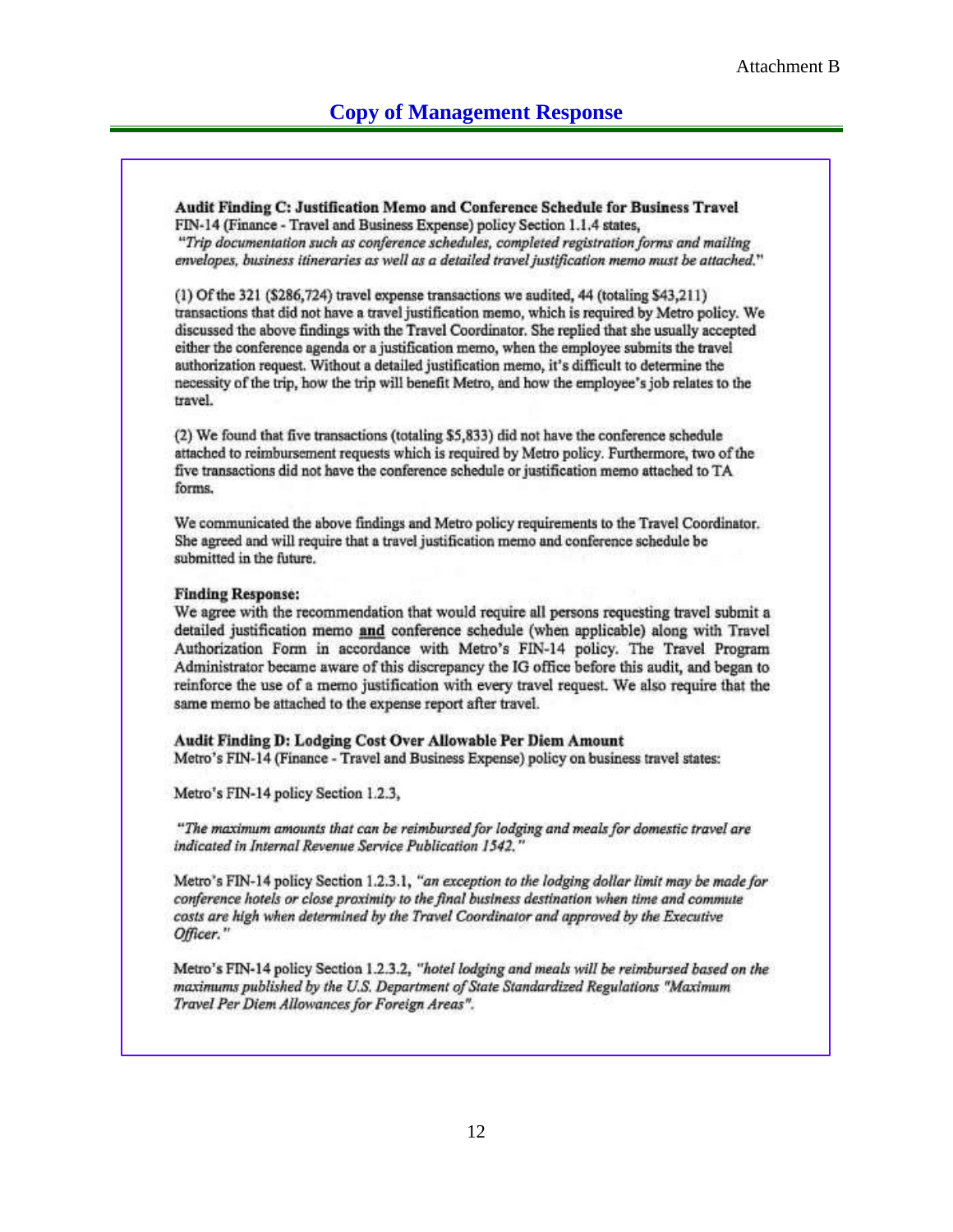Our audit found two (\$3,469) travel expense transactions, which have lodging costs greater than the allowable per diem rate, and did not an explanation nor approval. There was no explanation and no approval by the Executive Officer for an employee to stay in non-conference hotels that had a lodging rate more than the allowable per diem rate.

From the samples we audited, we also noticed some Business and Travel Expenses Reports that had lodging cost greater than the allowable per diem rate because employees stayed in conference hotels. Even though FIN-14 policy allows higher lodging rates in certain cases, we believe that the Travel Coordinator should make a note on the TA Form to indicate the basis for the exception under Metro FIN-14 policy when a conference hotel is booked. Sometimes a TA and TBE do not correspond and it is not apparent to why a higher rate hotel was booked. The Travel Coordinator should also require the employee to obtain an approval from Executive Officer when an exception to the allowable lodging per diem rate is needed.

#### **Finding Response:**

We agree with the recommendation to note any exceptions on the TA Forms for any hotels that are approved out of the lodging per diern allowed. We have also created an automated e-mail that is sent to the approving manager when a hotel is out of the allowed per diem. The response is attached to the TA packet and the exception is noted on the TA form.

#### **Audit Finding E: Other Matter**

We noticed that FIN-14 policy (quoted in Result of Audit - C) requires "mailing envelopes" as one of the required document to support business travel. We believe that this is an obsolete document due to the fact that most registrations are completed and paid online nowadays. This requirement has been removed from the revised FIN-14 which is pending final approval. We will review the revised FIN-14 when it's approved.

#### **Finding Response:**

We agree that this is an obsolete document. Registration for the most part is paid online by departments. We agree with your recommendation to remove this item.

Concurrence: Comma tel

oanne Peterson Chief Employee & Labor Relations (Interim)